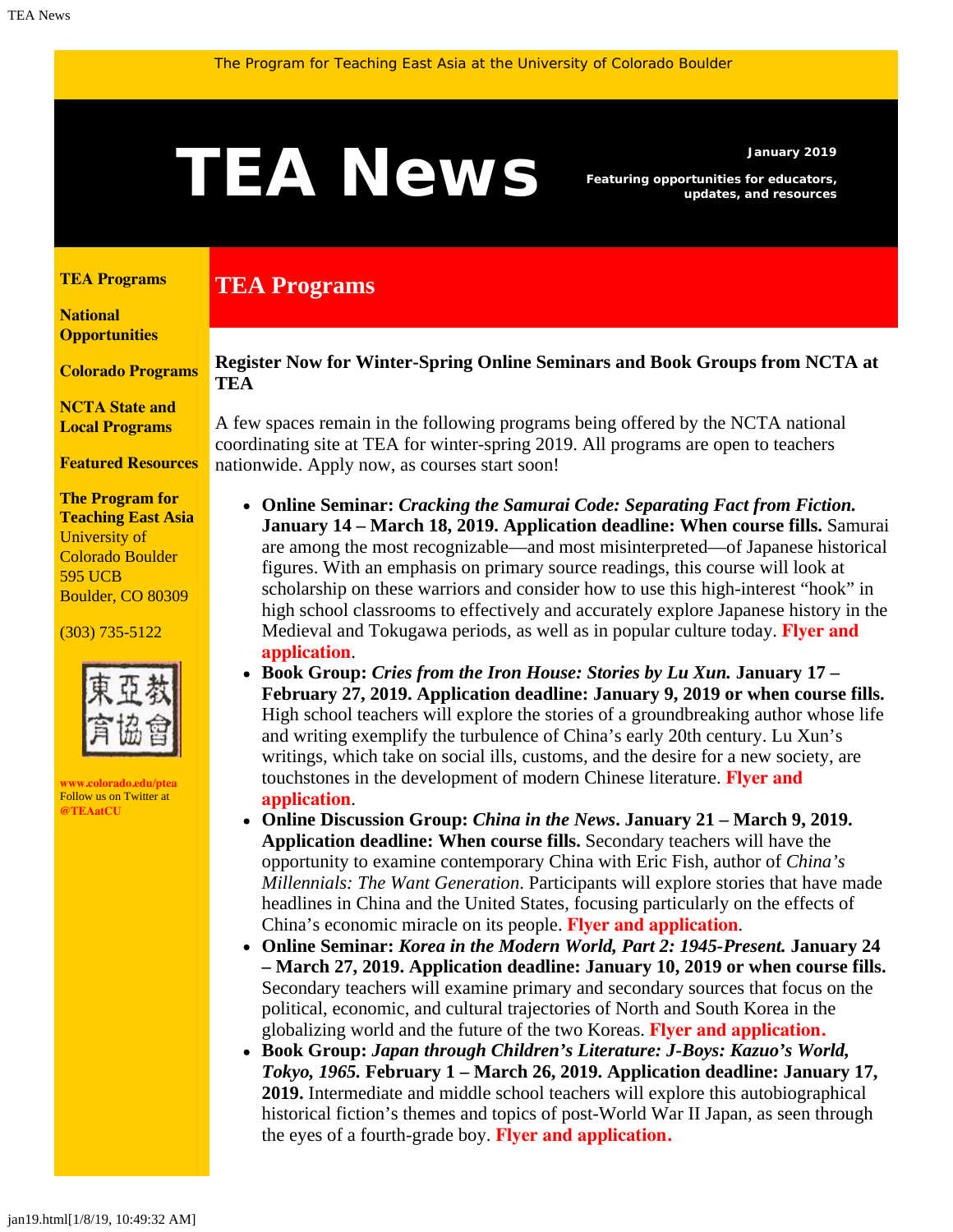### **Northern Virginia/DC Area Teachers: Save the Date!**

If you are not already on the NCTA NoVa/DC area email list and would like to be added to the list to receive announcements for the upcoming NoVa/DC workshops, **[sign up](https://www.colorado.edu/ptea/content/ncta-novadc-area-workshops-email-list)** now.

#### **Applications Open for NCTA-TEA Summer Institute**

**NCTA-TEA 2019 Summer Institute:** *East Asia in the Early Modern World***. July 7-11, 2019. Application deadline: March 18, 2019.** What do sources from and about merchants, pirates, diplomats, missionaries, soldiers, and artists tell us about early modern East Asia? Examining various transborder institutions, practices, and people that contributed to the formation of the interconnected East Asian world (1272-1842), this four-day institute will offer secondary teachers an opportunity to work with scholars and specialists to consider East Asia as a system that included but transcended the collective national histories of China, Japan, and Korea. Teachers will gain an understanding of the political, economic, and cultural systems of the early modern East Asian world and reconsider narratives of encounters and conflicts with European imperialist powers. The institute will be held on the CU Boulder campus. **[Application](https://www.colorado.edu/ptea/sites/default/files/attached-files/si19application_fillable.pdf)**.

## **National Opportunities**

**Fulbright-Hays Seminars Abroad.** This program provides short-term seminars abroad for U.S. educators in the social sciences and humanities to improve their understanding and knowledge of the peoples and cultures of other countries. Educational lectures and activities are designed specifically for each seminar group, including visits to local schools and organizations, meetings with educators and students, and visits to cultural sites. Programs in 2019 will include Taiwan. Applications are expected to be open in January or February. For more information, contact Maria Chang at **[maria.chang@ed.gov](mailto:maria.chang@ed.gov)**.

**South Korean Research Trip. July 6-16, 2019**. **Application deadline: February 15, 2019.** The World History Digital Education Foundation offers this program for social studies teachers, staff developers, and supervisors. Participants will learn about the history, culture, and economics that have shaped the Korean peninsula, including examining the outcomes of the Korean War. **[Application](https://koreanwardigitalhistoryproject.submittable.com/submit/122058/2019-korean-research-trip)**.

#### *Previously Announced National Opportunities*

**Fulbright Distinguished Awards in Teaching Semester Research Program for U.S. Teachers. Application deadline: January 15, 2019.** This program provides an opportunity for K-12 educators to take part in a three- to six-month professional development experience abroad. Taiwan is among the locations in which teachers can pursue their individual inquiry projects and take courses at a host university. For more information, visit the **[website](https://www.irex.org/project/fulbright-distinguished-awards-teaching-semester-research-program-us-teachers)** of IREX, which administers the program for the U.S. State Department.

**NCTA Webinars from FCCEAS.** NCTA at the Five College Center for East Asian Studies is offering a number of webinars over the coming months:

*Green Island, with author Shawna Yang Ryan.* **January 22, 2019, 7 pm EST.** Kamata's novel sweeps across six decades and two continents, shadowing the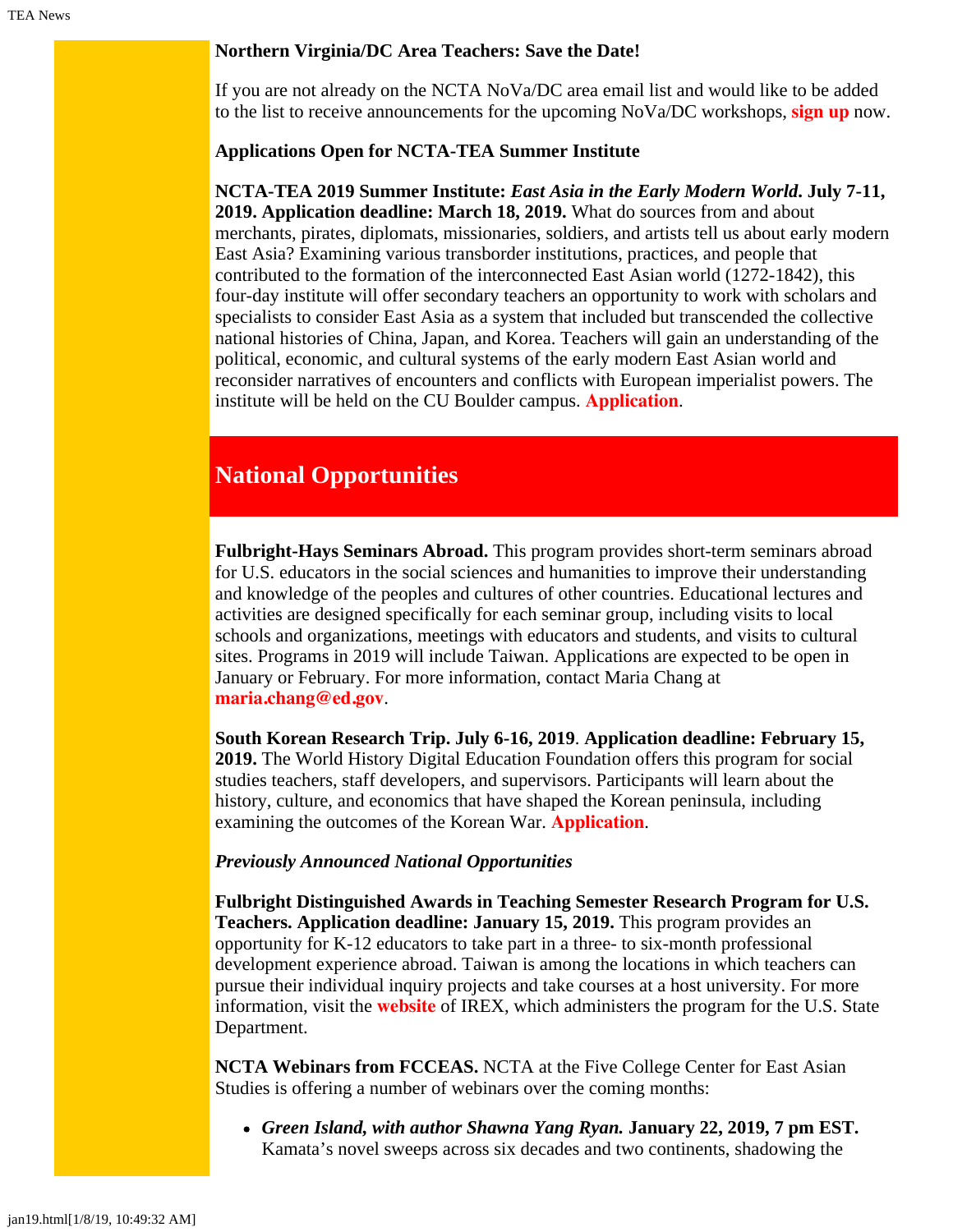course of Taiwan's history from the end of Japanese colonial rule to decades under martial law and finally to its transformation into a democracy. **[Registration](https://register.gotowebinar.com/register/8974507870608552451)**.

- *A Girls' Guide to the Islands, with author Suzanne Kamata.* **January 30, 2019, 7 pm EST.** American author Kamata tells the story of her exploration of the small islands of the Inland Sea, an adventure undertaken with her daughter, who is deaf and uses a wheelchair. Language, culture, and the generation gap posed challenges. **[Registration](https://attendee.gotowebinar.com/register/4570052306360141313)**.
- *Taiwan and the World.* **March 5, 2019. 7 pm EST.** Join Professor James Lin of the University of Washington as he discusses Taiwan's place in the world today. **[Registration](https://register.gotowebinar.com/register/6175470123094257155)**.

**Asia for Educators-NCTA Online Book Groups.** The NCTA national coordinating site at Columbia University is continuing its multiple series of online book groups this winter. Upcoming groups include the following:

- *Buddha: Kapilavastu Vol I and The Four Encounters Vol II.* **January 30 – March 19, 2019**. Graphic Adaptations Series.
- *Showa 1926-1939: A History of Japan.* **February 6 April 9, 2019.** Graphic Novels Series.

For more information and to register, visit the Asia for Educators **[website](http://asiaforeducators.org/course/index.php?categoryid=41)**.

**Keizai Koho Center Teacher Study Tour to Japan. June 24 – July 1, 2019. Application deadline: February 1, 2019.** This program for teachers in grades 6-12 will take place primarily in Tokyo and will include visits to Japanese schools and businesses, interaction with scholars and experts on Japanese education and society, home stays, and cultural activities. More information is available **[here](http://www.us-japan.org/programs/kkc/k2019/index.html)**.

# **Colorado Programs**

**Japan Turns Gray (and We Will Too). January 15, 2019, 11:30 am – 1:30 p.m.** The Japan America Society of Colorado presents T.R. Reid speaking about the aging of the Japanese population and the adjustments the nation is making to meet the challenges posed by this demographic phenomenon. The program will be held at Davis Graham & Stubbs (1550 27th St., Denver). Register **[here](https://www.jascolorado.org/eventsold/2019/1/15/japan-turns-gray#)**.

**44th Annual Kohaku Utagassen Singing Contest. January 26, 2019, 11 am – 4 pm.** Denver's live version of the annual NHK New Year's Eve singing contest features music as well as entertaining costumes, hair-styles, dancing, and lighting. The free event is held at the Tri-State Denver Buddhist Temple (1947 Lawrence St.). More information is available **[here](https://www.jascolorado.org/eventsold/2019/1/26/kohaku)**.

# <span id="page-2-0"></span>**NCTA State and Local Programs**

**Northern Virginia/DC Area Teachers:** Save the dates for **NoVa/DC NCTA Saturday Workshops, February 23 and March 9, 2019**. If you are not already on the NCTA NoVa/DC area email list and would like to be added to the list to receive announcements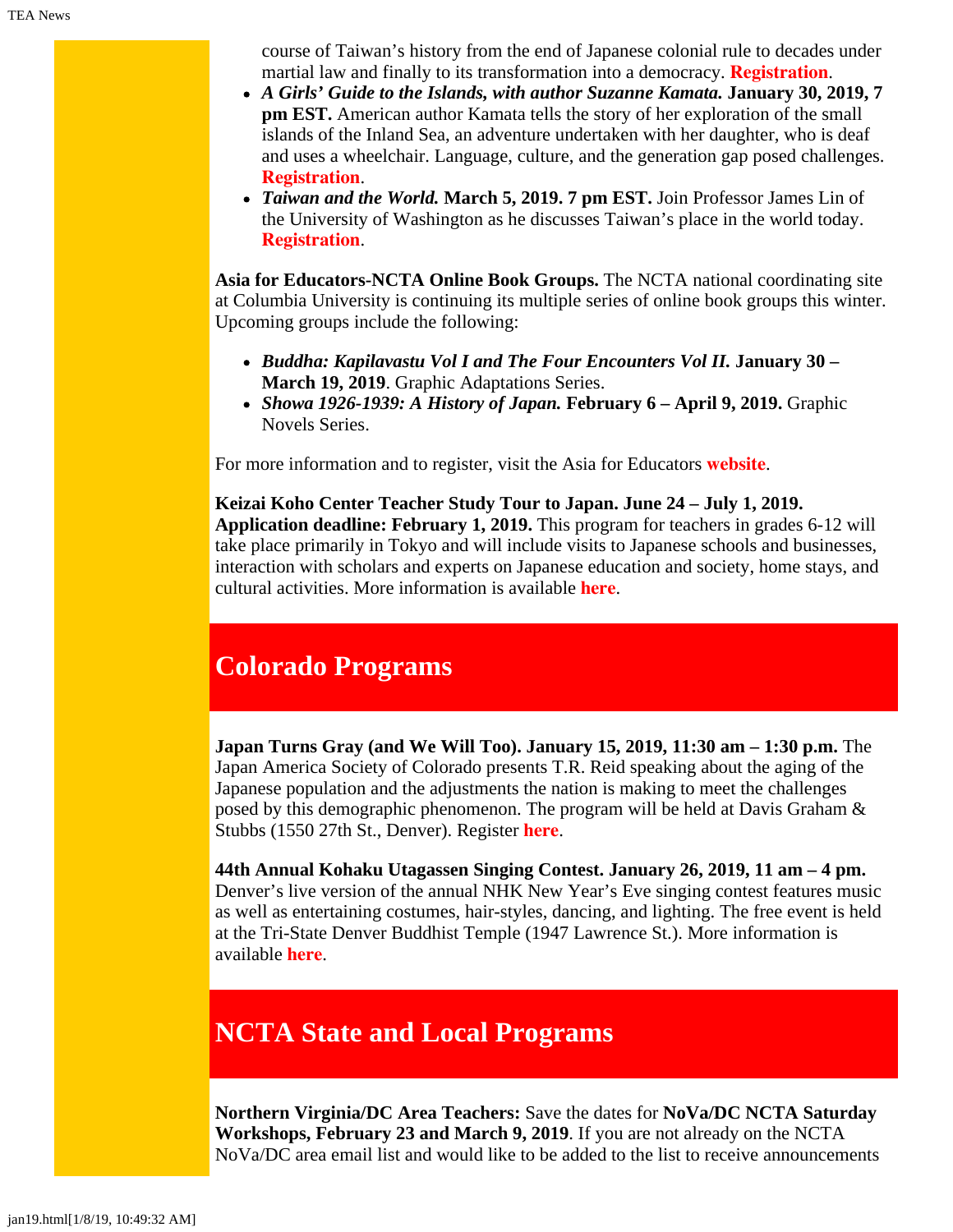for the upcoming NoVa/DC workshops, **[sign up](https://www.colorado.edu/ptea/content/ncta-novadc-area-workshops-email-list)** now.

**Rhode Island NCTA Seminar:** *Human and Physical Geography of East Asia*. **January 12 – March 2, 2019.** This 30-hour seminar will look at past and contemporary issues through a geographic lens. The seminar will be held on five Saturdays at Rhode Island College in Providence. **[Flyer and registration.](https://www.fivecolleges.edu/system/files/attachments/2018-2019%20NCTA%20Rhode%20Island%20seminar%20flyer.pdf)**

**Washington NCTA Seminar:** *The Silk Roads: Yesterday and Today.* **January 23, February 13, and March 20, 2019. 4:30-8:30 pm.** This face-to-face seminar will use readings, movie clips, class discussion, and lesson plans to explore Silk Road history/geography and grapple with the significance today. The seminar will meet at Mariner High School in Everett, WA. **[Details and registration](https://jsis.washington.edu/earc/silkroad-everett/)**.

**New York NCTA Seminar:** *China, Korea, Japan – Historical and Contemporary***. January 26 – March 20, 2019.** This seminar, which will provide content and resources for teaching about China, Korea, and Japan, will include four Saturday meetings in Ithaca, plus six webinars. **[Flyer and registration](https://www.fivecolleges.edu/system/files/attachments/NCTA%202019%20Ithaca%20Seminar%20flyer%20and%20application.pdf)**.

**Pittsburgh-area NCTA Online Book Group:** *Pachinko, by Min Jin Lee***. January 28** *–* **April 22, 2019. Registration deadline: January 14, 2019**. Open to teachers in Pennsylvania, Maryland, Delaware, and West Virginia, this book group will explore the bestselling novel about one Korean family living in Japan, exploring such issues as the validity of the portrayals of the Japanese occupation of Korea and of Korean immigrants in Japan. **[Details and registration](https://www.ucis.pitt.edu/ncta/event-opportunities/online-book-discussion-groups)**.

**Northwest Indiana NCTA Seminar:** *Teaching about Asia***. March 2 – May 4, 2019. Registration deadline: February 8, 2019.** This NCTA seminar will provide a broad overview of the history, society, and culture of China, Japan, and Korea. The seminar will combine four in-class and four online sessions, plus a field trip to the Art Institute of Chicago's Asian collection. All sessions will be on Saturday morning, with in-class sessions held in Gary. **[Details and registration](http://www.indiana.edu/~easc/outreach/educators/seminar/index.shtml)**.

**Minnesota NCTA Seminar:** *Teaching Asia in Minnesota Classrooms***. March 11 – May 6, 2019.** Registration deadline: March 1, 2019. This seminar, with nine Monday evening sessions and one Thursday evening visit to the Minneapolis Institute of Arts, is designed as an introduction to the cultures of China, Japan, and Korea. The course will encourage and facilitate K-12 teaching and learning about East Asia in world history, geography, social studies, art, and world literature. Sessions will be held at Como Park High School in St. Paul. **[Details and registration](https://www.ucis.pitt.edu/ncta/seminar-site-states/minnesota)**.

# <span id="page-3-0"></span>**Featured Resources**

The Choices Program at Brown University has recently released a free lesson on *U.S.- China Trade Tensions*. Employing the structured academic controversy method, the lesson encourages students to consider the reasons for current trade tensions between the two nations and to identify and assess U.S. trade policy toward China. The lesson is available **[here](http://www.choices.edu/teaching-news-lesson/u-s-china-trade-tensions/)**.

The University of Tennessee Chattanooga Asia Program has recently published a collection of teaching modules for teachers. Titles are varied, covering historical topics (T*he Song Dynasty: Technology, Commerce, and Prosperity*) and current issues (W*here*